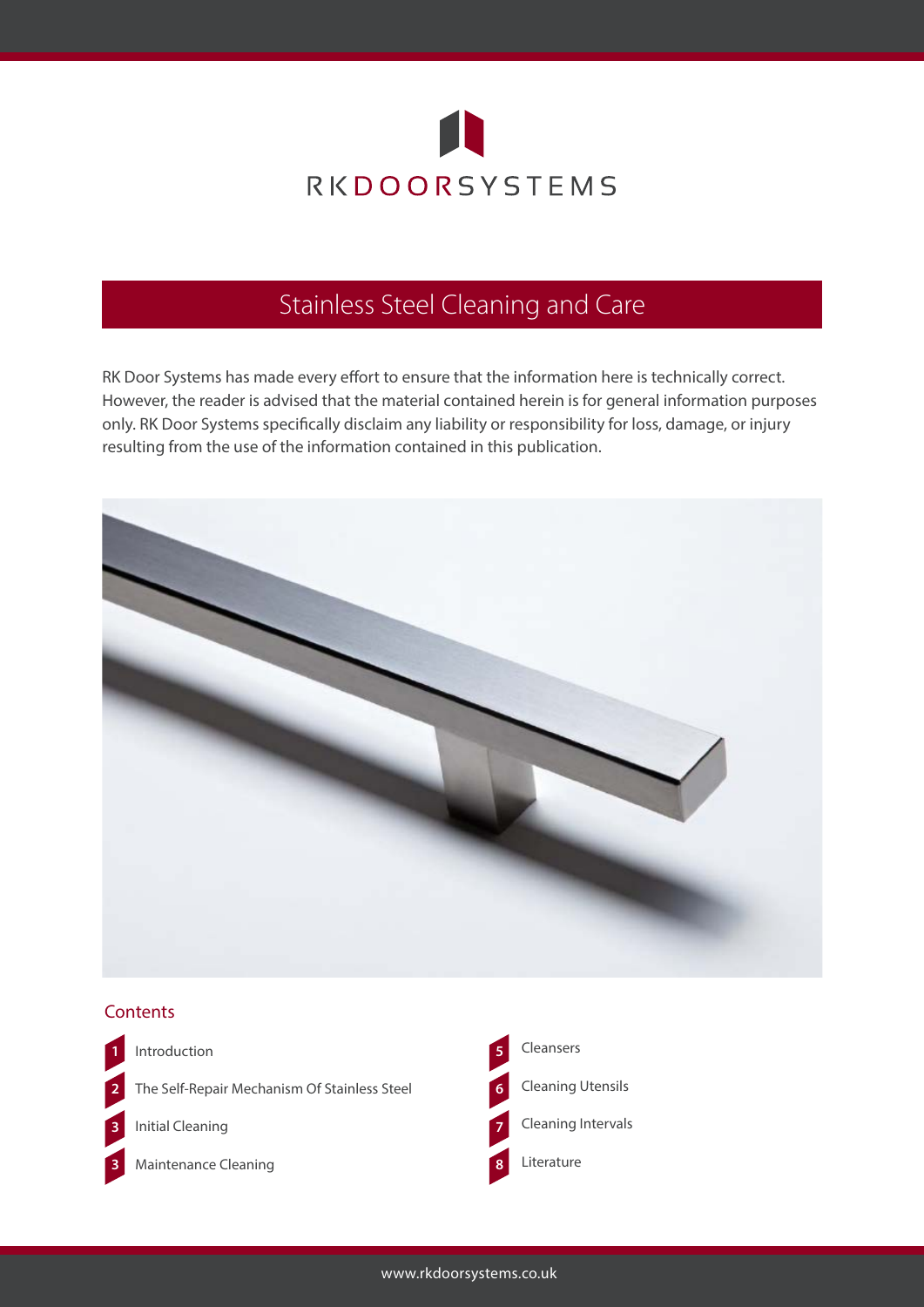#### **Introduction 1**

Stainless Steels are inherently corrosion resistant materials that do not need additional surface protection to enhance their appearance and durability. Some routine maintenance and cleaning is needed to keep stainless steel surfaces in good condition so that the aesthetic appearance and corrosion resistance are not compromised. In this respect, stainless steels are no different to other construction materials such as glass, plastics or coated steels, which are maintenance free throughout the life of a building.

These guidelines are to give building owners, developers and facility managers advice on efficient, costeffective cleaning that will allow them to take advantage of the corrosion resistant properties of stainless steel.

#### The Self-Repair Mechanism of Stainless Steel **2**

First of all, it is important to understand why stainless steel is so corrosion resistant. The alloying elements in stainless steel form a thin, transparent "passive layer" on the surface. Although this protective passive layer is only a few atoms thick, it instantaneously reforms in the presence of oxygen from air or water, so even if the material is scratched or damaged the passive layer continues protecting the surface from corrosion. This explains why stainless steel does not require any coating or other corrosion protection to remain bright and shiny even after decades of use.

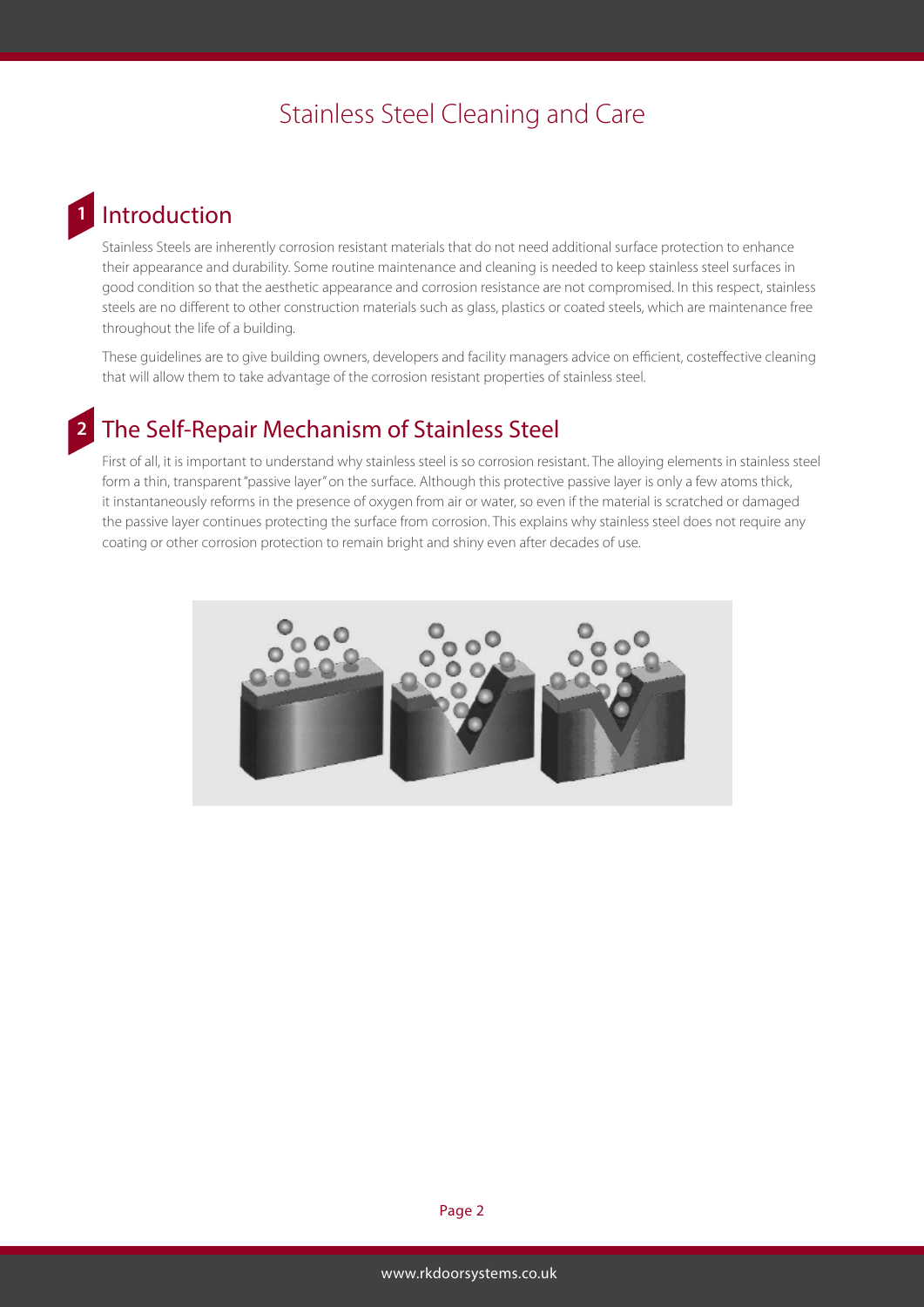### Initial Cleaning

**3**



The first cleaning is generally done before the building is handed over to the owner. If the stainless steel parts have been protected adequately then simple "maintenance cleaning" at the hand-over stage will probably be sufficient. An adhesive plastic film during fabrication, transport and assembly often protects stainless steel parts.



Although providing excellent protection against damage and soiling, some plastic films deteriorate on exposure to the ultraviolet radiation in sunlight and which can make them difficult to strip. The film adhesives can also stick to the stainless steel surface. Protective plastic films should be removed as soon as they are no longer needed for protection during the installation / erection stage, starting at the top of the building and working downwards.



Mortar and cement splashes can be treated with a solution containing a small amount of phosphoric acid. Rinse with water (preferably de-ionised water) and dry. De-ionised water reduces the risk of water staining marks.

Proprietary products are available from specialist finishing companies. Never allow mortar removers or diluted hydrochloric acid to be used on stainless steel. If they have accidentally been applied to or spilt over the stainless steel, rinse generously with fresh water as soon as possible.

Building contractors and tradesmen are not always aware of how dangerous proprietary building mortar removers containing hydrochloric acid are to stainless steel components. This should be stressed. If possible, the sequence of operations should be changed so that any ceramic tile fixing and cleaning is completed before neighboring stainless steel components such as skirting boards or kick plates are installed.

Iron particles picked up from tools or from contact with structural steel, scaffold- tubing etc. must be removed immediately.

Steel dust particles created during operations such as welding, cutting, drilling and grinding of carbon (non- stainless) steel will rust quickly. Besides corroding themselves, these particles can locally break the self-healing "passive film" of stainless steel resulting in pitting corrosion in spite of their normally good corrosion resistance.

At an early stage, light deposits can be removed mechanically using nylon pads, such as the "Scotch-Brite" type used in the kitchen. Alternatively the contamination can be removed with a proprietary stainless steel cleaner containing phosphoric acid.

If pitting attack has occurred, depending on its severity, acid pickling treatments or mechanical rectification will be needed to restore the surface. Pickling agents in paste form are available for localised, on-site application. Care must be taken to use these products in accordance with the supplier's directions so that there is a safe system of work and the relevant legislation on environmental protection is adhered to. Specialist finishing companies will often carry out this service on site.

While restoring the corrosion resistance of the surface, pickling may change the surface appearance of the steel. Further mechanical or chemical treatments may be necessary to restore the original surface finish. It is therefore advisable to avoid contamination, in the first place by either protecting the stainless steel parts, whilst other work is being done or by installing them after other operations that could cause contamination have been completed.

#### Page 3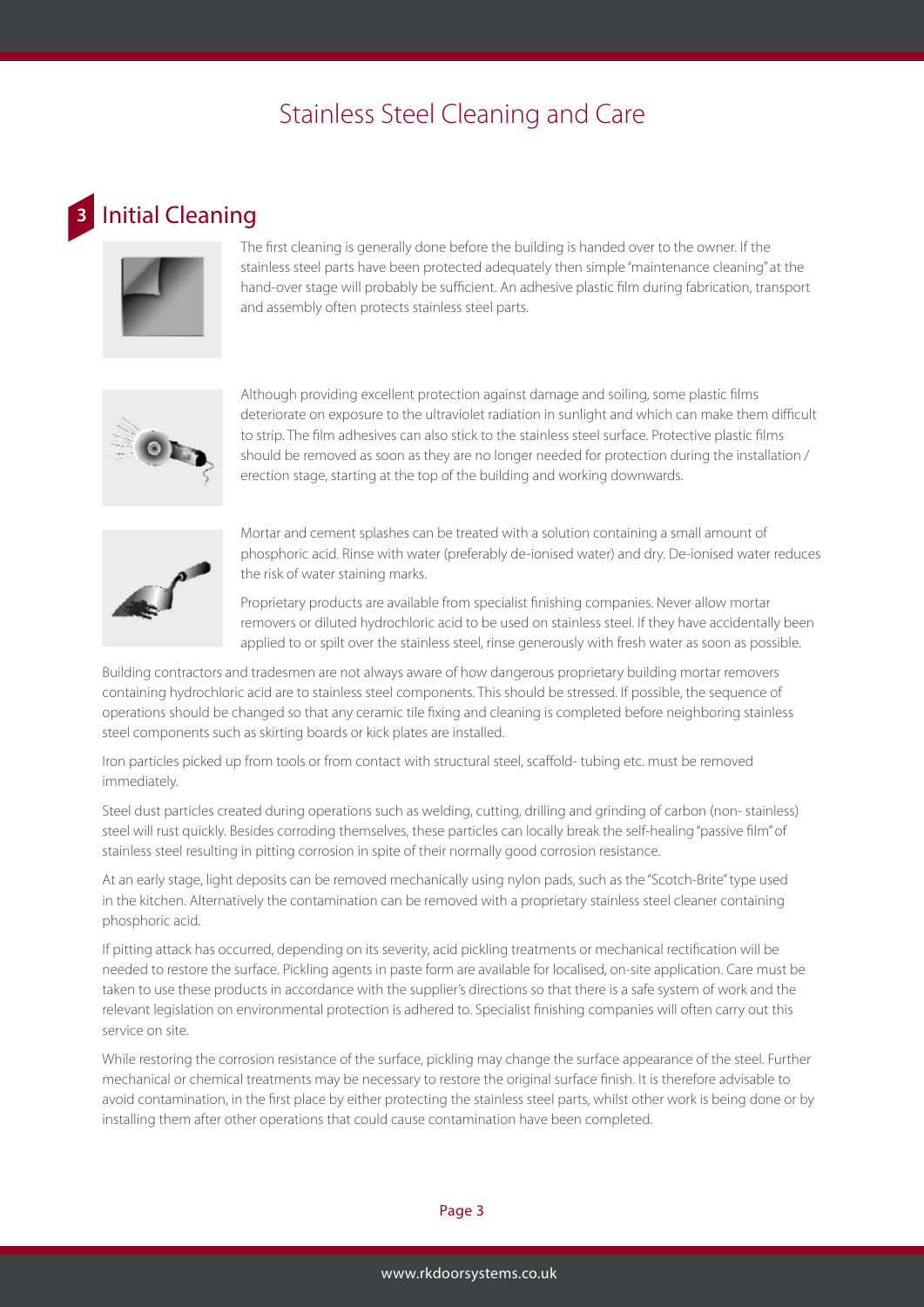#### Initial Cleaning cont...

Steel dust particles created during operations such as welding, cutting, drilling and grinding of carbon (non- stainless) steel will rust quickly. Besides corroding themselves, these particles can locally break the self-healing "passive film" of stainless steel resulting in pitting corrosion in spite of their normally goodcorrosion resistance.

At an early stage, light deposits can be removed mechanically using nylon pads, such as the "Scotch-Brite" type used in the kitchen. Alternatively the contamination can be removed with a proprietary stainless steel cleaner containing phosphoric acid.

If pitting attack has occurred, depending on its severity, acid pickling treatments or mechanical rectification will be needed to restore the surface. Pickling agents in paste form are available for localised, on-site application. Care must be taken to use these products in accordance with the supplier's directions so that there is a safe system of work and the relevant legislation on environmental protection is adhered to. Specialist finishing companies will often carry out this service on site.

While restoring the corrosion resistance of the surface, pickling may change the surface appearance of the steel. Further mechanical or chemical treatments may be necessary to restore the original surface finish. It is therefore advisable to avoid contamination, in the first place by either protecting the stainless steel parts, whilst other work is being done or by installing them after other operations that could cause contamination have been completed.

### Maintenance Cleaning



**4**

On external applications, such as facades, rainfall can normally be expected to wash off accumulations of dirt and other deposits efficiently, depending on the amount of exposure of the elevation.

Special attention should be given to sheltered areas during routine cleaning to ensure that accumulations of airborne contaminants are removed. This is particularly important in marine and industrial environments, where build-up of airborne chlorides or SOx can result in localised corrosion, if not effectively removed.



On interior applications, finger marks can be an issue. There is a wide range of finishes available for stainless steels, many of which are particularly suitable for use in heavily exposed (high traffic) public areas. Selecting finishes that are less sensitive to fingerprint marking in the design process will reduce the effort and costs of cleaning during the service life of the finished building.

Brushed finishes, which are a popular choice for interiors, may show finger marks in the period immediately after installation, but the visibility of the marking should become less evident after the first few cleaning operations.

#### **Cleaners 5**



To remove fingerprints and other marks from architectural finishes, soapy water or a mild detergent are usually safe and successful. Proprietary spray cleaners are available, which combine ease of cleaning with a light film that produces an even and smooth lustre. These spray cleaners remove existing fingerprints and leave the surface in a condition that reduces the tendency for fingerprints to show in subsequent service. After applying the spray to the surface, polish with a dry cloth. Your nearest national stainless steel development association should be able to advise on products locally available.

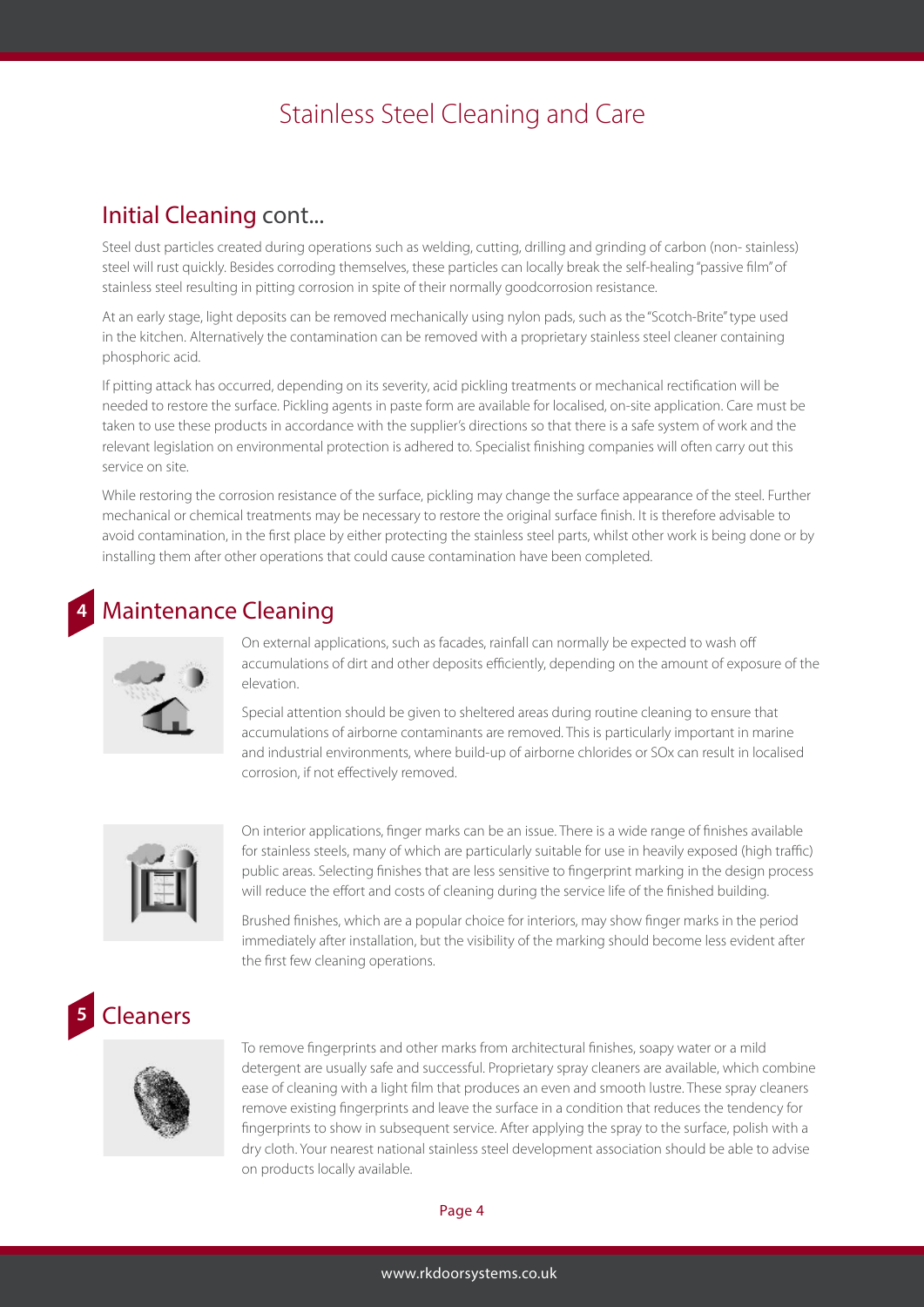#### Cleaners cont...



Mirror-polished stainless steel can be cleaned with glass cleansers. These products should be selected chloride-free. For more stubborn stains, mild household cream cleansers should be effective. This should also be suitable for cleaning off watermarks and light discolouration. After cleaning, remove the residues with (preferably de-ionised) water (available in supermarkets, e.g. for steam ironing or car batteries) and dry to avoid streaking and water marks. Scouring powers should not be used as these products can leave scratches on stainless steel surfaces.



Severe oil and grease marks can be removed with alcohol based products, including methylated spirit and isopropyl alcohol or other solvents such as acetone. These products are not a corrosion hazard to stainless steel. Care is needed with solvents to avoid spreading the staining on the stainless steels, which can then be difficult to fully remove. It is advisable to apply clean solvent several times with a clean, non- scratching cloth, until all traces of the partially dissolved oil / grease are removed.

Paint and graffiti can be treated with proprietary alkaline or solvent-based paint strippers. The use of hard scrapers or knives should be avoided as the underlying stainless steel surface may become scratched.

Heavily neglected surfaces can be treated with metal polishes, such as those for cleaning chromium-plated items (e.g. automotive trim). Furthermore, polishes used for re-finishing car paint can be considered. Care must be taken as highly polished surfaces may become scratched with these cleaners. Alternatively, use a proprietary stainless steel cleaner containing phosphoric acid to remove contamination, rinse with deionised water and dry. It is advisable that the entire surface of the component is treated so that a patchy appearance is avoided.

**Before commencing any task, ensure that you have received the appropriate health and safety literature from the supplier and fully understand it. If in doubt, seek further advice.**

#### **Cleaners that should NOT be used on stainless steels include :**



**6**

- **chloride containing cleansers, especially those containing hydrochloric acid,**
- **hypochlorite bleaches should not be used on stainless steels; if accidentally spilt on stainless steel surfaces, they should be rinsed off immediately with liberal amounts of fresh water,**
- **silver-cleaners must not be used on stainless steel.**

### Cleaning Utensils

A damp cloth or chamois leather will usually be suitable for removing normal soiling, fingerprints, etc. For more stubborn dirt, nylon pads such as those known as "Scotch-Brite" pads are usually satisfactory.

Non- stainless steel based scouring pads, cleaning wool or wire brushes must not be used on stainless steel. Apart from scratching the surface, these pads can leave carbon steel deposits on the stainless surface, which can subsequently develop into rust spots, if the surface becomes wet.

Soft nylon brushes can be used for cleaning stainless steel with patterned finishes. Non-stainless steel wire brushes must not be used.